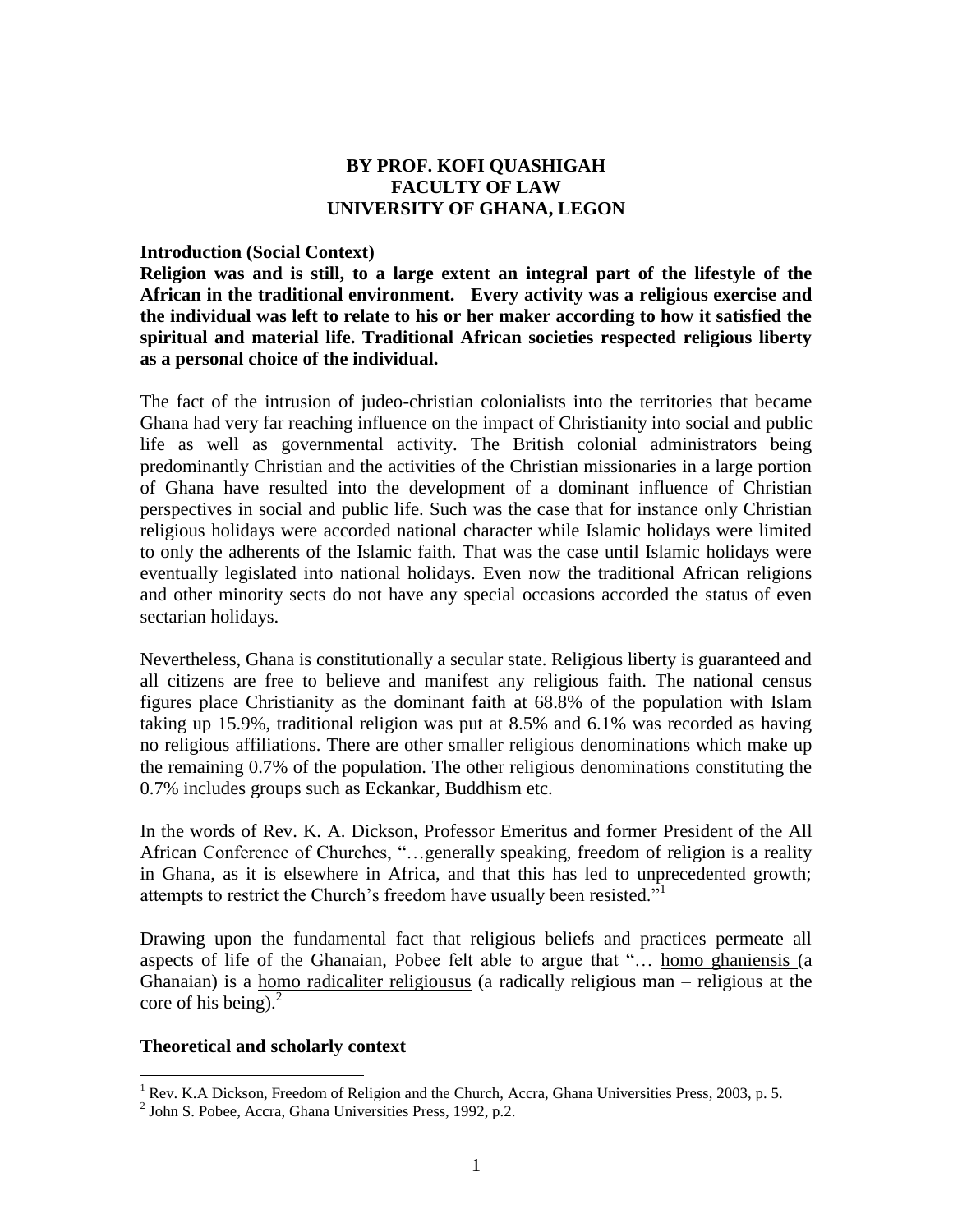Ghanaian Scholars and men and women of the Church have advocated the churches participation in the political direction of the country.<sup>3</sup> According to Kudaje and Aboagye – Mensah,

"We are clear in our minds, that the church has a valid case to be involved in the affairs of the State in all aspects including national politics."<sup>4</sup>

Research<sup>5</sup> indicates that the church as an established institution has the responsibility to serve as the conscience of the society. This follows from the realization that as a body the church has greater protection and immunity from political aggression than the individual person. This was particularly so during the periods of unconstitutional rule.

There has existed complementary developmental relationship between the state and the religious organizations in the provision of education and health care facilities for the citizenry.<sup>6</sup>

# **Constitutional context**

The Constitution depicts Ghana as a secular but not an atheistic state. The very first words of the preamble bear this out; it is recited that

> "In the name of the Almighty God, We the people of Ghana in the exercise of our inalienable rights…"

The clear indication is therefore that, Ghana is a religious nation but at the same time secular in the sense that, the same Constitution prohibits the elevation of any religious organization into a State religion. (see article 56 of the 1992 Constitution.)

The Constitution, while still remaining secular in context nevertheless recognizes the existence of religious organizations as relevant civic society organizations that would need representation in certain matters. The Constitution for instance makes provision for the inclusion of representation of religious groups on specific constitutional bodies. The Constitution for example provides in Article 166(1) for the representation of religious organizations on the National Media Commission.<sup>7</sup>

The obvious observation however, is that, it is only the Muslim and Christian religious organizations that are accorded recognition for membership of the relevant constitutional bodies. The traditional African religious groups and the other smaller religious groups such as Eckankar, Buddhist, Hare Krishna and others are not accorded the same recognition.

Perhaps the rationale for the recognition of the Moslem and Christian organizations could stem from the fact of their large following in the country and therefore their obvious influence among the generality of the citizenry.

<sup>&</sup>lt;sup>3</sup> See Kwasi Yirenkyi, The role of Christian Churches in National Politics: Reflections from Laity and Clergy in Ghana (Manuscript on file.)

<sup>&</sup>lt;sup>4</sup> J.N. Kudajie, and R.K. Aboagye-Mensah, The Christian and National Politics, Vol. 1, Accra, Assempa Publishers, 1991, p.33, quoted in Yirenkyi, ibid.

<sup>5</sup> See Yirenkyi, ibid.

<sup>6</sup> See Asempa, 1990, p. 6.

 $7$  The National Media Commission is responsible for ensuring the independence of the media in Ghana.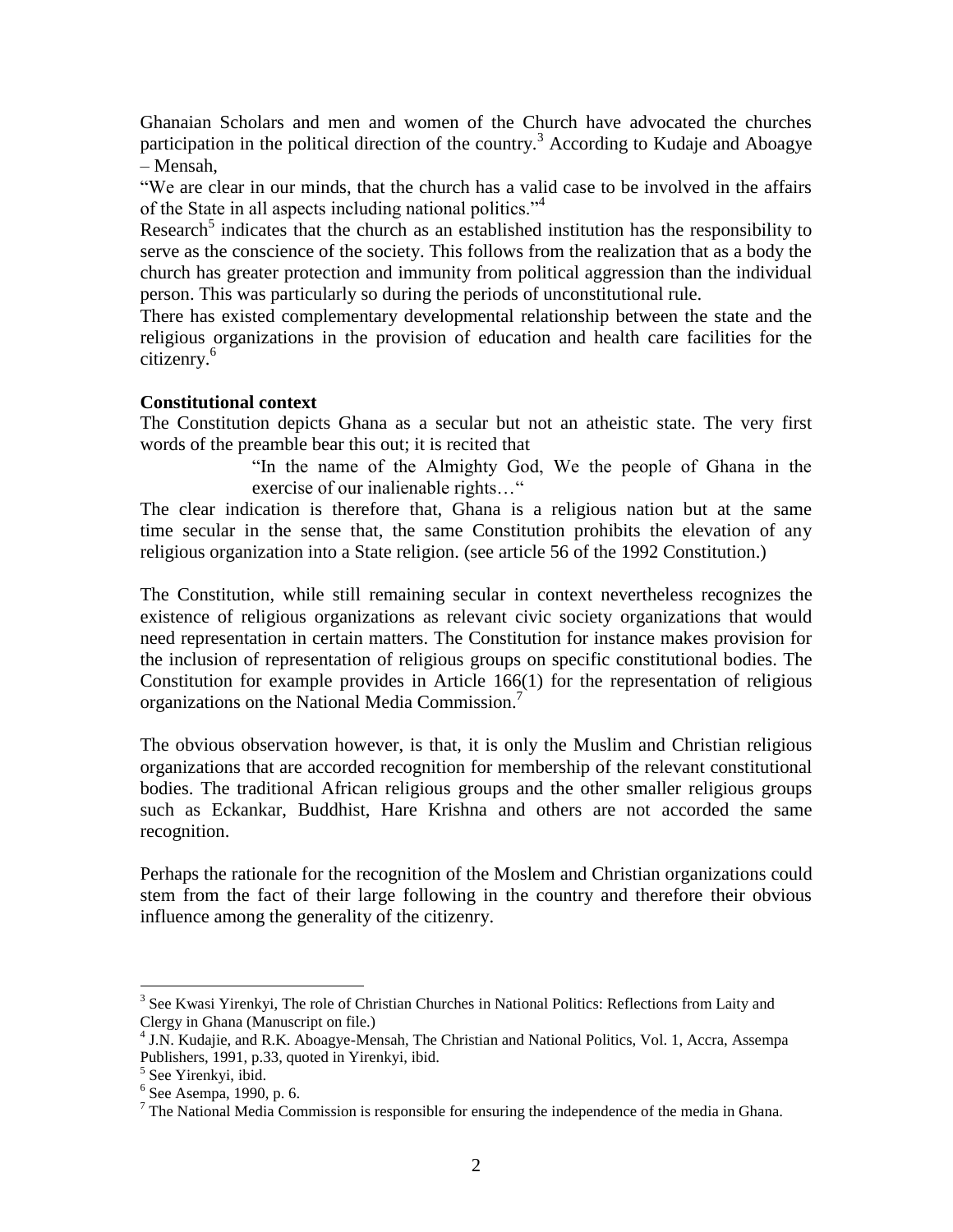Article 21(1)(c) of the Constitution guarantees the right to religious belief and practice., while the right to believe is virtually absolute, the practice of the belief is subject to controls in the interest of public health, morality, etc. This is as guaranteed in Article 18 of the ICCPR .The restraint on the mode of manifestation could be implied from Article 26 of the Constitution which permits the practice of customary practices subject however to the caveat that any customary practice that infringes on the rights of any individual shall be prohibited. It is in that direction that the Trokosi practice, a religious practice that subjects young girls to a form of servitude came to be proscribed by the enactment of various amendments to the Criminal Code.

### **Legal context**

#### i. Legislation

The main legislative basis for religious liberty is article  $21(1)(c)$  of the 1992 Constitution which, like article 18 of the International Covenant on Civil and political Rights (ICCPR) guarantees the right of belief and the right to manifest.

Prior to the 1992 Constitution the then military government passed the Religious Bodies (Registration) Law, 1989, PNDCL 221.

This piece of legislation failed in its appeal to the generality of the people and was ignored with ignominy by the major religious bodies. No efforts were made by the government to enforce it and it therefore died a natural death upon the coming into force of the 1992 Constitution.

In the long standing Trust Bill one finds an invidious attempt at the reintroducing, though in a less audacious manner the attempted control that was rebuffed in the case of PNDCL 221. Under the draft bill, religious organizations are lumped together with NGO's and civil society organizations to be subjected to the control of the Trust Commissioner responsible for the registration of Trusts.

The functions of the Trust Commission which are to be carried out through its Board are listed as follows :( clause 17):

- (a) register religious bodies, trusts and non-governmental organizations
- (b) maintain a register of religious bodies, trusts and non-governmental organizations
- (c) oversee the activities of trusts, religious bodies and non-governmental organizations and investigate the activities of a trust, a religious body or a non-governmental organization where it is considered expedient in the public interest to do so,
- (d) Provide procedure for the resolution of disputes among religious bodies, trusts and non-governmental organizations
- (e) Advice the minister on policy matters regarding religious bodies, trusts and non-governmental organizations and review policy where necessary
- (f) Issue guidelines for the proper management and organization of the activities of religious bodies, trusts and non-governmental organizations.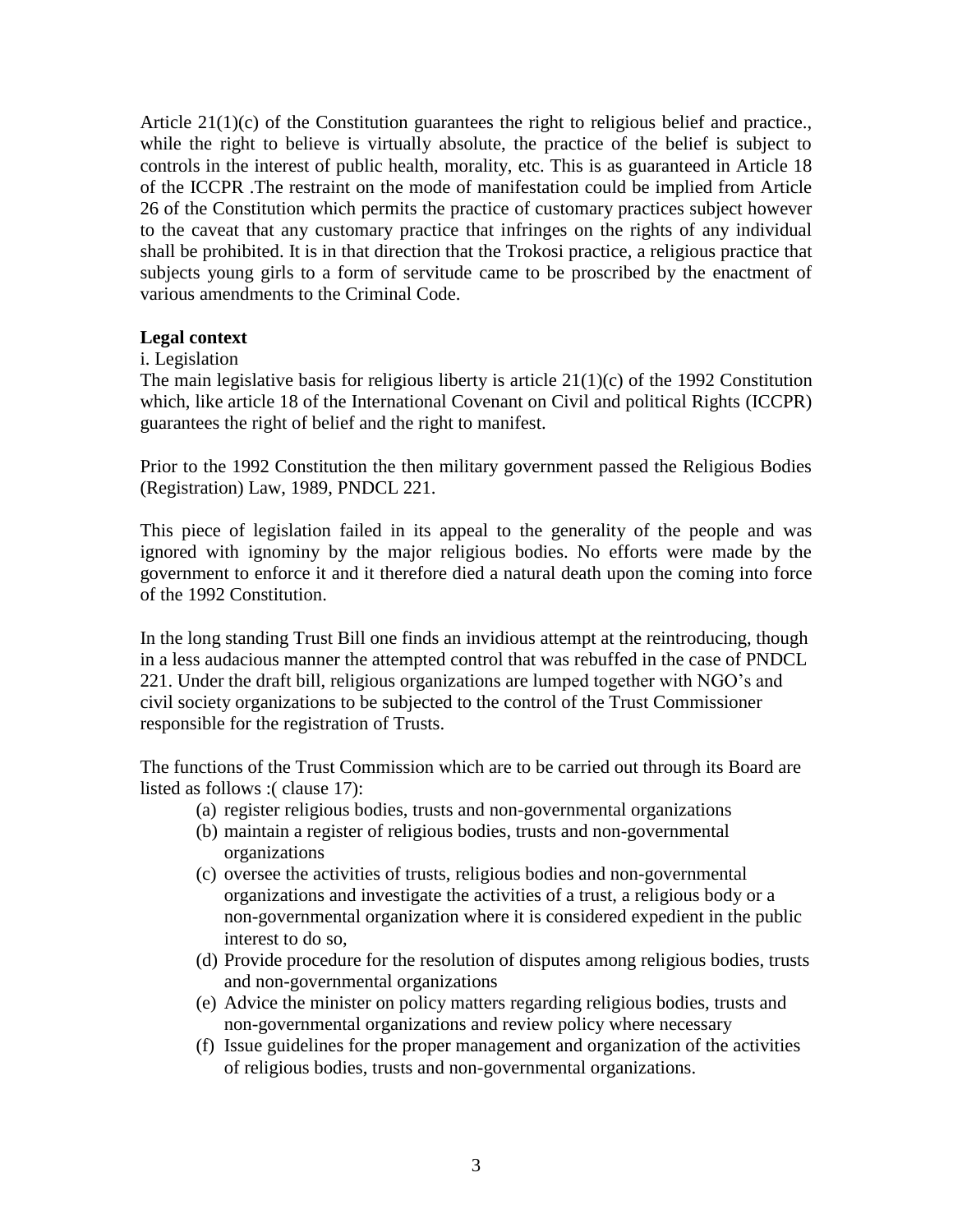These are extensive powers to be conferred on the Commissioner and these can derogate from religious liberty. In substance this Bill seems to be a rehash of the discredited Religious Bodies (Registration) Law 1989, PNDCL 221. For now the bill has remained dormant for several years but of late the NGO community has started to raise it out of its dormancy in their protest against those aspects that relate to the NGOs; the religious organizations are yet to become conscious of its implications and when they do one can be sure that the same fate that befell PNDC LAW 221 will affect it also.

### ii. Case Law

There is not any case law that directly asserts the right to religious freedom, nevertheless there are some cases that indirectly uphold the right to religious liberty.

The law courts have used the strict interpretation of the Criminal law to support religious liberty in a way. In the case of Nyameneba v. The State<sup>8</sup> the accused persons belonged to a religious group that cultivates a certain plant that they called "herb of life". The group uses this herb publicly as incense and medicine. Upon chemical analysis, the herb was found to be Indian hemp, from which a narcotic drug could be extracted. The accused were accordingly charged with unlawful possession of narcotic drugs contrary to section 49 of the Pharmacy Act, Act 64. They were found guilty and convicted by the court of first instance, but acquitted and discharged on appeal on the grounds that the prosecution failed to prove knowledge on the part of the applicants that the plants were Indian hemp.

Of course, this holding will not permit subsequent use of the prohibited herb, not even for religious purposes. The sect will thereafter have to practice their religion without the assistance of that herb.

# **5. The State and religious autonomy**

Religious autonomy is guaranteed in Ghana. The state does not interfere in the internal governance of religious organizations. Where however parties to a religious dispute file cases with the court, the later will exercise its jurisdiction in the resolution of the dispute. Example was the case of **Evangelical Presbyterian Church v. Evangelical Presbyterian Church of Ghana.** In this case the two religious groups that were locked up in a dispute over church governance approached the court which exercised its jurisdiction in the resolution of the dispute.

By the nature of things, religious liberty was an integral aspect of lifestyle in the traditional Africa; Religious belief is not imposed, the individual followed the particular religious belief and mode of worship that satisfied his/ her spiritual and material needs and aspirations.

This inherent attribute of the African was exhibited in 1989 when the then military government in Ghana sought to determine religious liberty by the promulgation of the Religious Bodies (Registration) Law 1989 PNDC Law 221. The rationale of the law was stated by some as intended "to check the activities of some religious bodies that in the

 $\overline{a}$  $(1966)$  CC40.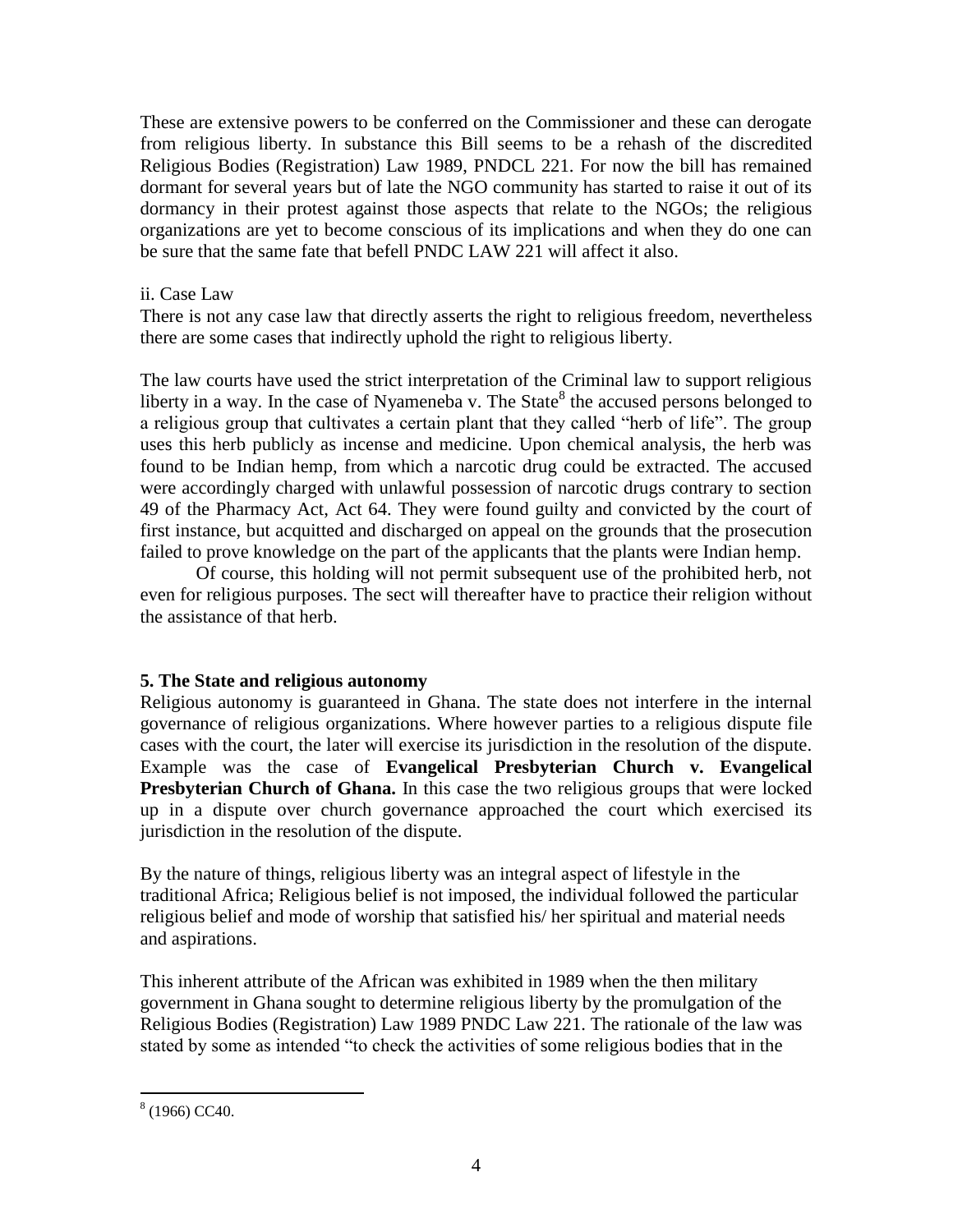view of the Government, constitute a nuisance to the general public, and militate against public order, public interest or morality, or acceptable standards of decency."<sup>9</sup>

The Law was in reaction partly to public outcry against the activities of some churches that verged on fraud, debauchery and corruption of public morals. The Church leaders, while admitting the need to control these depravities within the religious community, nevertheless unwaveringly objected to what they described as "an infringement of the fundamental human rights of the freedom of worship."<sup>10</sup>

The plinth of PNDC Law 221 was to force the registration of all religious organizations in Ghana. Section 3 of the PNDCL 221 requires that "Every religious body in Ghana shall be registered under this Law and no religious body in existence in Ghana shall after three months from the commencement of this Law operate as such unless it is registered under this law."

Section 4 of the Law makes the situation even more ominous in the sense that it is not as if any organization can just apply directly for registration; Section 4 requires that "No religious body shall qualify for registration under this Law unless it has been issued with a certificate of approval by the commission upon recommendation of the Religious Affairs Committee."

Moreover Section 9(1) permits the Commission to, "where the application is approved, issue a certificate of approval… under such conditions as the Commission may determine."

This invidious provision has been rightly described as conferring powers on the Commission to "impose conditions on religious bodies before issuing the certificates of approval to them."<sup>11</sup> Religious liberty guaranteed under international human rights instruments cannot definitely manifest under these conditions.

It was significant that the major religious bodies, acting in their firm belief in religious freedom, even under a military regime, rejected the obvious attempt at the control of religious liberty; the majority of the major religious bodies just simply refused to comply with the Law.

The unwavering attachment to certain religious practices that adversely affect the welfare of individuals often do bring some religious organizations into confrontations with the State.

It is the doctrinal practice of some churches not to accept medication for themselves and their dependents during ailment. Blood transfusion and immunization are particular medical interventions that some of the Christian denominations reject. This rejection is supported by alleged biblical injunctions.

<sup>&</sup>lt;sup>9</sup> A Message from the Christian Council of Ghana and the Ghana Catholic Bishops' Conference to their Faithful and Congregation, 14 November, 1989.

 $10$  Ibid.

 $11$  Ibid.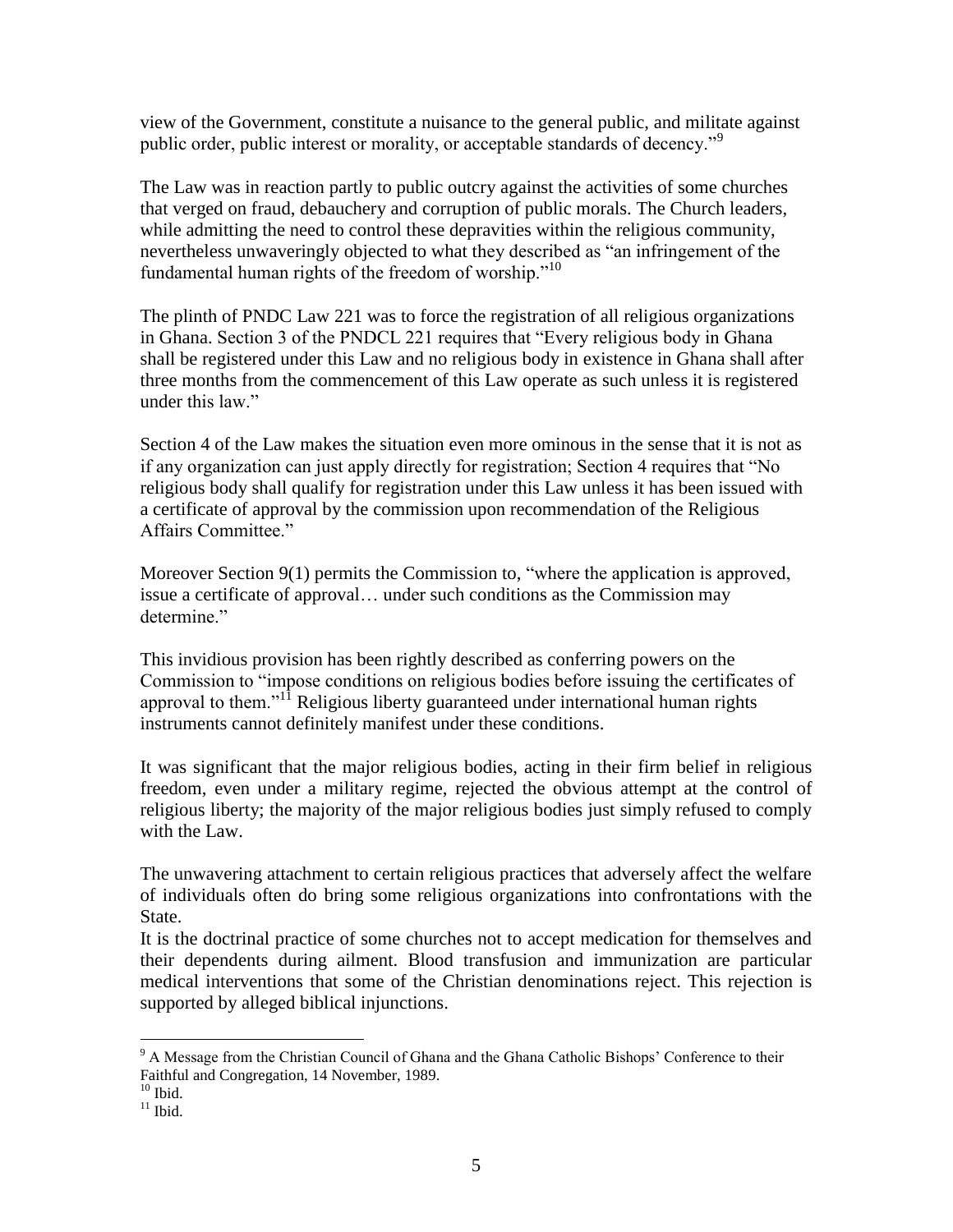In 2000 for instance, members of the Christ Apostolic Faith Church in five communities in the Ho District were reported to have locked up their children to prevent access to them by medical staff who were engaged in a nation wide immunization exercise against poliomyelitis.<sup>12</sup>

Members of the Jehovah Witness are also known to have been up against blood transfusion.<sup>13</sup>

Article 30 of the 1992 Constitution seeks to strike a balance between adherence to religious beliefs and rejection of medical attention; the said article provides that "A person who for reason of sickness or any other cause is unable to give his consent shall not be deprived by any other person of medical treatment, education or any other social or economic benefit by reason only of religious or other belief." A careful interpretation of the constitution indicates that an adult that is conscious and capable of making a decision can refuse to be administered with any medication by the health provider even if that would affect the chances of survival. However, in respect of children and others that are not capable of taking decisions of their own, the Constitution guarantees medical attention to these categories of individuals.

#### **6. Religion and the autonomy of the State**

Ghana as a secular state maintains a careful balance between cooperation with religious organizations and the separation between it and religious organizations.

#### **7. Legal regulation of religion as a social phenomenon**

Religious affiliation has virtually no relevance in the scheme of things in Ghana. The individual is at liberty to join and to dissociate from any religious organization at will and without any social or political consequence.

Religious organizations are registered with the Registrar General's office just like any other company. Registration confers legal personality on the organization but not any political advantage.

The dilemma of the government to avoid being perceived as giving undue advantage to one religious organization against others came to the fore during the reign of the National Democratic Congress when the government made known its disapproval of the teaching of Christian Scriptures in second cycle educational institutions (High Schools).<sup>14</sup> The dominant trend in public first and second cycle schools has been the teaching of Christian religious tenets and principles.

This position of the government followed from its expectation to provide an equal playing field for all religious organizations and not to be seen to be providing an undue advantage to the Christian Churches. Interestingly, the Christian community rather felt "disadvantaged" by this position of the government and piled up pressure leading to the

<sup>&</sup>lt;sup>12</sup> Graphic, Saturday, January 1, 2000.

<sup>&</sup>lt;sup>13</sup> Graphic, Tuesday, February 18, 1964.

 $14$  Dicson, op.cit., p. 4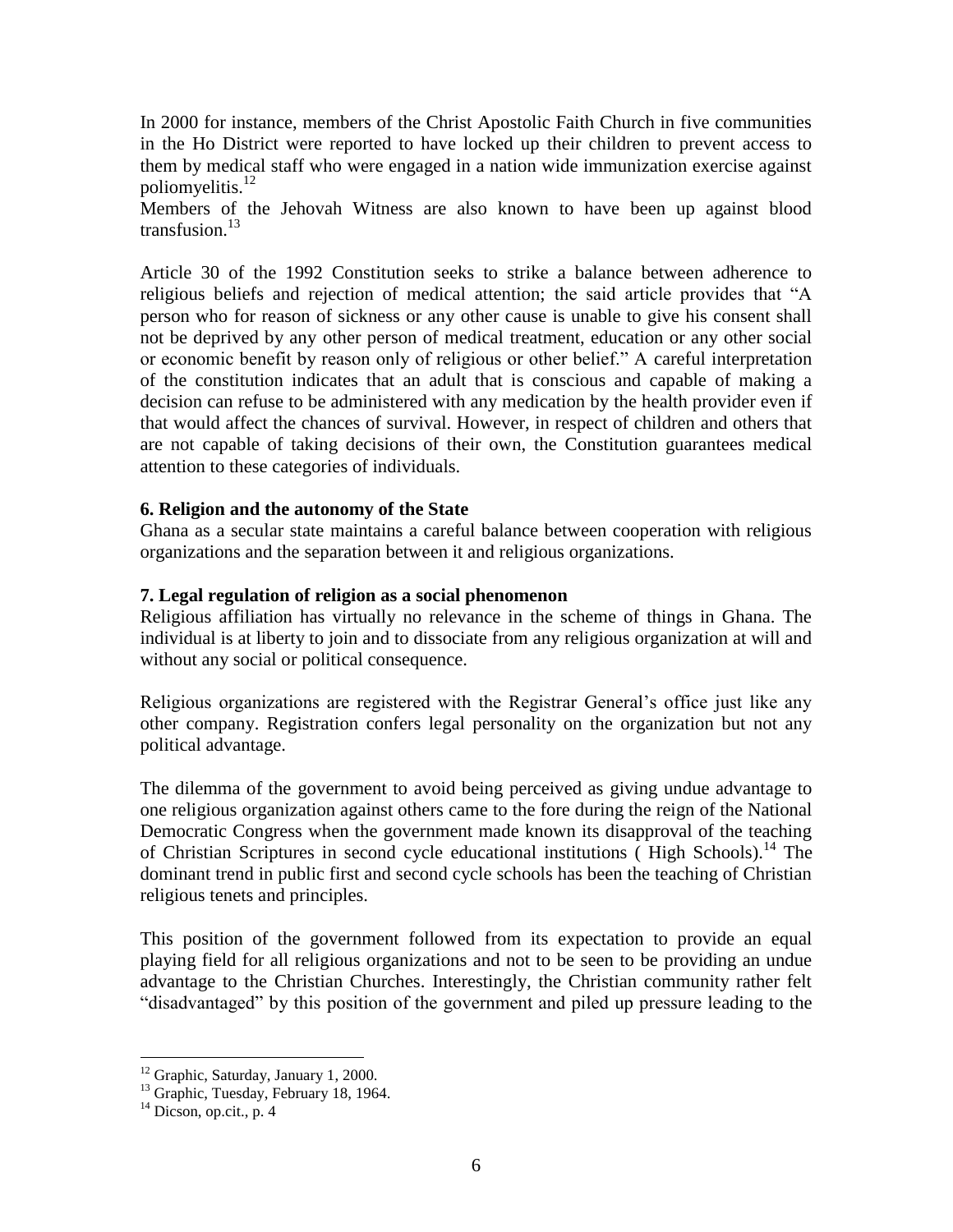government's backing out and allowing the formulation of a syllabus for the teaching of Christian scriptures.<sup>15</sup>

## **8. State financial support for religion**

Just like all other duly registered non-governmental organizations religious organizations enjoy a status of tax exemption on their income provided that such is not generated out of a commercial activity.

### **9. Civil legal effects of religious acts**

The state laws accord legality and therefore sanctity to marriages performed according to religious norms. The law recognizes Christian, Mohammedan and Customary modes of marriage.

## **10. Religious education of the youth**

Although religious organizations can establish educational institutions the curricula at the primary and secondary levels must conform to the accepted standards as set by the Ghana Education Service. Universities and other tertiary institutions are, however, at liberty to work out curricula that suits heir purpose.

The issue of the extent to which educational institutions can infuse religious activities into their daily educational programmes has come up from time to time. This issue becomes contentious where the educational institution is faith-based. Many schools started as religion based institutions but were subsequently taken over and absorbed by the government into its school system. The schools nevertheless still retained some degree of connection to the religious organization that first established it and the basic tenets of the particular religious group became the guiding principles according to which much of academic work is based.

A tragic incident at Adisadel College, an Anglican denominational based Christian educational institution that had been fully taken over by government threw the issue into clear perspective. By the schools regulations all students were expected to attend the school's church service in the morning. While the church service was in progress a school master who suspected that some students could be hiding in the classrooms went round at about 7 am to lock up the classroom. Upon seeing the school master a number of students that were in some of the classrooms ran helter shelter. In the course of the confusion one of the students who belonged to the Islamic faith fell to his death from the fourth floor of the classroom building.<sup>16</sup>

This incidence came to be interpreted by some as an attempt by the school authorities to force students to adhere to certain religious beliefs.<sup>17</sup> In reaction, the Director General of the Ghana Education Service (GES) explained that "as far as the GES was concerned, no religion was forced on any student in any educational institution and that even faith-based

 $\overline{a}$  $15$  Ibid.

<sup>&</sup>lt;sup>16</sup> Daily Graphic, Monday, March 17,2008, p.3.

<sup>&</sup>lt;sup>17</sup> Daily Graphic, Tuesday, March 18, 2008.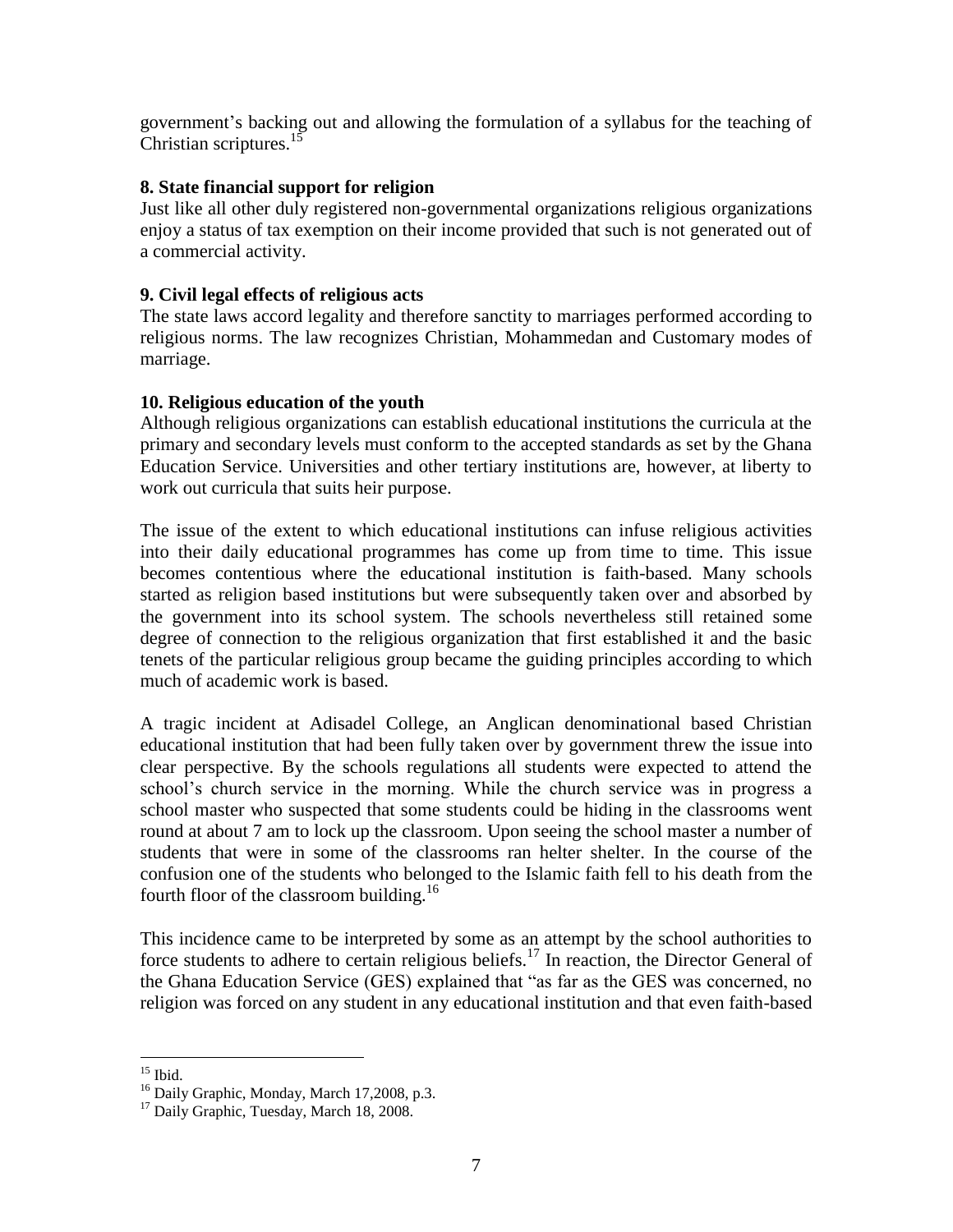schools were not allowed to impose their religions on students who did not believe in the teachings or doctrines of those religions."<sup>18</sup>

In principle therefore, no educational institution has the right to impose its teachings and practices on students not belonging to the particular religious faith. Nevertheless, evidence abounds that individuals could become captive adherents because they do not have the immediate capacity to resist acts of religious cohesion.

## **11. Religious symbols in public places**

The use of religious symbols is a private matter. The state does not encourage or impose their use in public.

## **12. Freedom of expression and offences against religion**

In the case of Alhasuna Muslim Faith vs. Regional Police Commander, Bolgatanga<sup>19</sup> the petitioners were members of the Alhasuna Muslim Faith who use loud speakers to call their members to prayer and also for the recital of prayers. The police received a complaint from the members of the Orthodox Muslim Faith that members of the Alhasuna Faith indeed used the opportunity to insult members of the Orthodox Muslim Faith.

The situation was viewed by the police as a possible case of open conflict if allowed to continue. The police therefore asked the members of the Alhasuna Muslim Faith not to disturb the peace. It was against the police order that the Alhasuna Muslim Faith filed petition with the Commission on Human Rights and Administrative Justice alleging infringement on their right to practice their religion.

The Commission found that the petitioners indeed used loudspeakers to disturb people in the vicinity and also insult members of the Orthodox Muslim Faith. The Commission took into account reported incidents of violent clashes between the two groups in which some deaths occurred in another part of the country and therefore held that the order of the police was proper. In order to create a balance between the rights of the petitioners to worship and the need to maintain public order, the Commission held that: "(I) the petitioners have the right to worship given to them under the 1992 Constitution, but the enjoyment of this right should not infringe upon other persons rights and freedoms, as in this case, freedom from excessive noise(for instance);(ii) the petitioners could use loud speakers in the propagation of their faith and in their worship but the Commission seriously cautions that it should not occasion any breach of the peace; (iii) the respondent has been given the constitutional duty equally to take appropriate steps to remedy any breach of the peace."

The laws of Ghana permit any individual or organization to establish an educational institution of any level, primary, second cycle and tertiary. The Ministry of Education has however, specified standards that must be met.

<sup>&</sup>lt;sup>18</sup> Daily Graphic, Tuesday, March 18, 2008, Editorial.

<sup>&</sup>lt;sup>19</sup> [1994-2000] CHRAJ 191.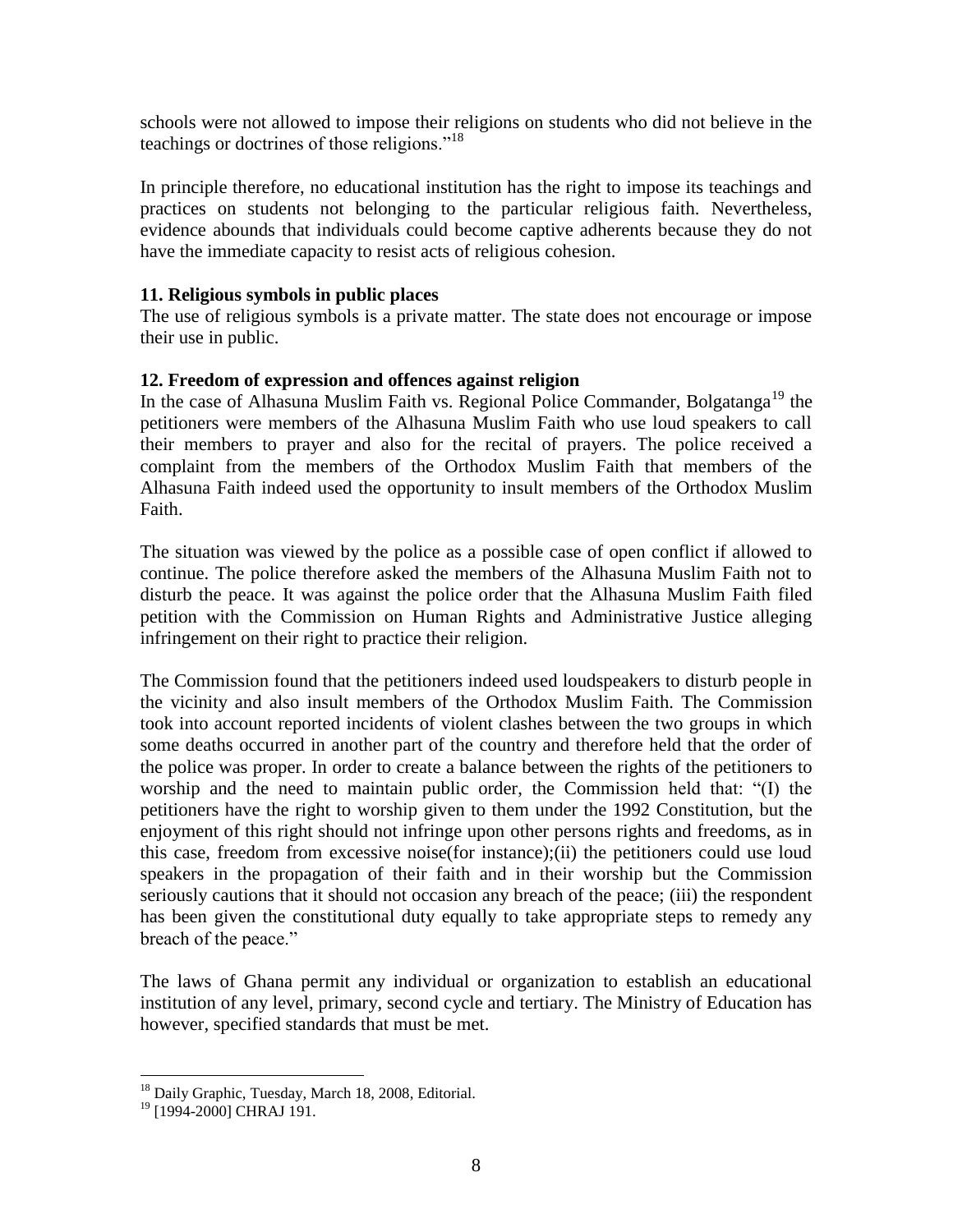Thus even though the Constitution of Ghana prohibits the formation of political parties along religious lines the establishment of educational institutions by religious groups is indeed very much encouraged because government has come to accept the position that it alone cannot satisfy the educational needs of the citizenry.

The constitution nevertheless expects all, including educational institutions owned by religious organizations to respect the right to religious liberty as is enshrined in Article  $21(1)(c)$ . From time to time one comes across insipient attempts by religion based educational institutions to compel adherence to their specific religious tenets by all students including those of different religious beliefs. The All Nations University College, for instance prescribes a code which includes the following that "skirts must be long enough to cover knees, including slits, transparent, sleeves, sleeveless, bare-back or tight-fitting blouses and sweaters are not allowed". Also tight-fitting skirts and pants (slacks) are not permitted, "dresses with low neckline or dresses that do not fully cover the breasts, the belly and armpits are not permitted, jeans and trousers are strictly prohibited, and men are not to wear earrings".

"Gentlemen's" hair must be cut flat close to the scalp (as a general rule, hair must not be longer than 1mm)."<sup>20</sup> Non compliance with the dress code carries a penalty of suspension for up to one semester.

Another Christian faith-based tertiary institution, the Valley View University, prohibits the wearing of ornaments by both male and female students. In addition all students, irrespective of religious inclination are expected to attend church service on Saturdays; and the food served in the campus restaurant is vegetarian.

The National Accreditation Board which sets and enforces standards in all tertiary educational institutions had on occasion questioned the constitutionality of these standards.

# **13. Respect for the rights of others by other citizens**

Lack of tolerance from fellow citizens is often more visible than official persecution or interference in religious liberty.

The daily newspapers reported the case of an individual who allegedly destroyed two giant community idols that he described as "spiritual nuisance" because he perceived them as "enemies of development". As expected his action provoked angry reactions from the community whose members arrested and handled him over to the police.<sup>21</sup>

In the case of Achene v Raji<sup>22</sup> The Commission on Human Rights and Administrative Justice successfully mediated a dispute between husband and wife relating to the liberty of the wife to follow the religious faith of her own conviction. The husband, a Moslem was insisting that his wife, a Christian, should convert to the Islamic religion.

 $\overline{a}$  $^{20}$  All Nations University College, Student Handbook,  $2008 - 2009$ , p.59.

<sup>&</sup>lt;sup>21</sup> Daily Graphic

 $22$  Casebook on the Rights of Women in Ghana (1959-2005), p.289.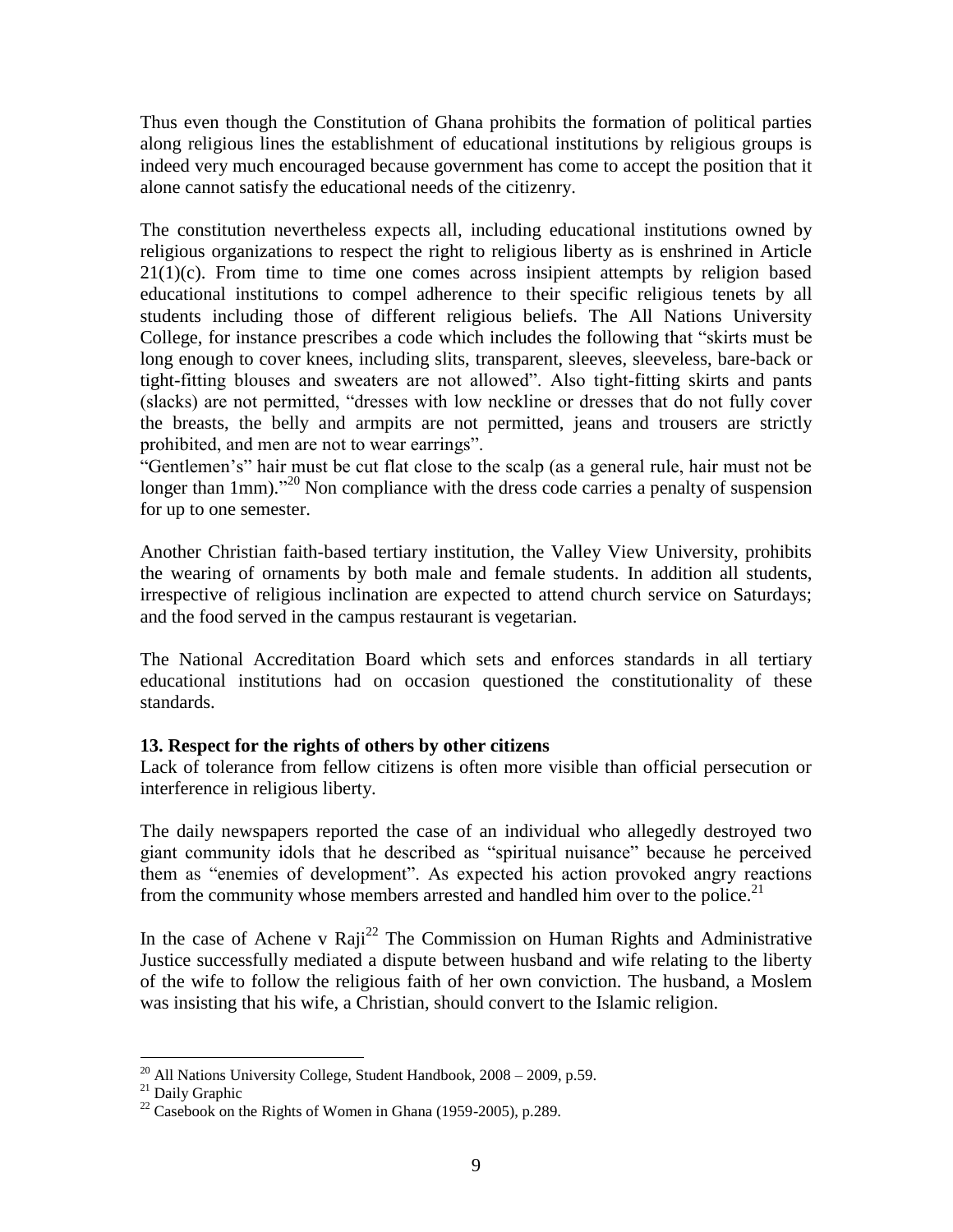The accusation of noise pollution has been a persistent complaint against the new generation charismatic churches and some Moslem mosques. The proliferation of places of worship of both churches and mosques, within residential areas and their zeal to evangelize and call their adherents to prayers has created situations of constant complaints from irate residents, often degenerating into conflicts.

The Local authorities do have in place regulations on zoning and level of permitted noise. However, since the zoning regulations are not enforced, places of worship have proliferated in almost all residential communities, even homes are used as places of worship. Due to the propensity of the new generation churches and some of the Moslem sects to outstrip their rivals, so much noise is generated through the use of powerful public address systems that project the music, preaching and prayers beyond the confines of these prayer houses to engulf the whole community and even far beyond.

The activities of these churches and mosques are not limited to particular periods, they do carry their activities deep into the night thereby making it impossible for community residents to enjoy peaceful night rests.

The Local authorities do have regulations prescribing acceptable noise levels. The courts have often come to the aid of distraught residents who are harassed by noisy religious groups particularly, churches. In the case of Republic v. The Pastor in Charge, Power Miracle Chapel International<sup>23</sup> The court ordered the enforcement of a recommendation by Environmental Protection Authority's recommended that the respondent church should abate its noise by the installation of noise proof materials in the building within 14 months, failure to do so, the Metropolitan Authority should close down the church. Upon the failure of the church to take steps to reduce the noise level, the court ordered a closure of the church.

The incidence of the lack of respect for the rights of others manifested in a 1994 case that went before the Commission on Human Rights Administrative Justice. The facts of the case were that the petitioners and the respondents who were Christians and Moslems respectively reside in the same village in the northern part of Ghana. The village was experiencing an incidence of drought and an order to appease the gods for the rains to come, the respondents requested that each person including the respondent Christians should pay a fixed amount of money into a fund which was intended to be used for the purchase of sacrificial animals to pacify the gods. The petitioner refused on the ground that the intended use of the funds was against their Christian religious beliefs. Instead they undertook to pray as intercession.

The respondents, however, insisted that the petitioners must pay. The matter went before the village chief who upheld the position of the Christians. The respondents refused to abide by the chief's decision and rather ordered the closure of all churches in the village. However, upon the advice of the leadership of another church, the Christians eventually paid up the levy. Yet, the respondents not only forced the closure of the churches but also

<sup>&</sup>lt;sup>23</sup> Case no. B12/23/08 District Magistrates Court La, Accra.